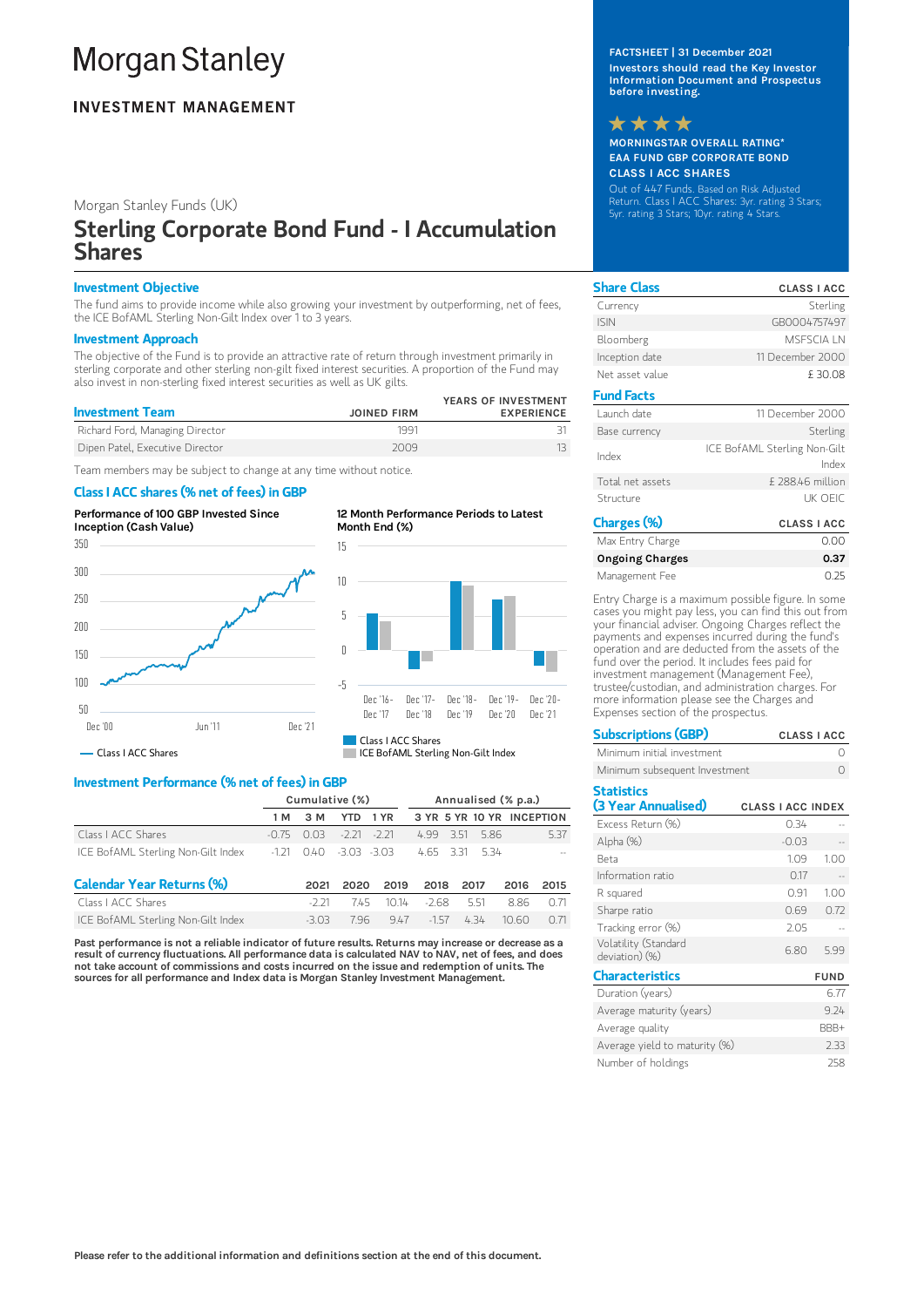| Duration Distribution (% of Total Net Assets) <sup>1</sup> | <b>FUND</b>           |       |
|------------------------------------------------------------|-----------------------|-------|
|                                                            | Less than 1 Year      | 7.62  |
|                                                            | 1 to 3 Years          | 8.29  |
|                                                            | 3 to 5 Years          | 30.24 |
|                                                            | 5 to 7 Years          | 19.96 |
|                                                            | 17 to 10 Years        | 14.62 |
|                                                            | Greater than 10 Years | 19 27 |
|                                                            |                       |       |

| Quality Distribution (% of Total Net Assets) <sup>1,2</sup> |              | <b>FUND</b> |
|-------------------------------------------------------------|--------------|-------------|
|                                                             | AAA          | 6.41        |
|                                                             | AA           | 9.09        |
|                                                             | А            | 39.68       |
|                                                             | <b>BBB</b>   | 36.51       |
|                                                             | <b>BB</b>    | 5.44        |
|                                                             | <sub>B</sub> | 1.64        |
|                                                             | Cash         | 1.22        |

# Top Countries (% of Total Net Assets)<sup>1</sup> FUND



May not sum to 100% due to the exclusion of other assets and liabilities.  $2$  Quality distribution data for securities is sourced from Fitch, Moody's and S&P. Where the credit ratings for individual securities differ between the three ratings agencies, the 'highest' rating is applied. The rating of credit default swaps is based on the 'highest' rating of the underlying reference bond. 'Cash' includes investments in short term instruments, including investments in Morgan Stanley liquidity funds.

Please refer to the Prospectus for full risk disclosures. All data as of 31.12.2021 and subject to change daily.

#### **DEFINITIONS**

Alpha (Jensen's) is a risk-adjusted performance measure that represents the average return on a portfolio or investment above or below that predicted by the capital asset pricing model (CAPM) given the portfolio's or investment's beta and the average market return. Prior to 6/30/2018 Alpha was calculated as the excess return of the fund versus benchmark. Average maturity – weighted average of the maturities of the underlying securities in the portfolio. Average quality  $-$  average credit quality gives a snapshot of the portfolio's overall credit quality. It is an average of each security's credit rating, adjusted for its relative weighting in the portfolio. Average yield to maturity measures the annual return on interest-bearing securities. In this it is assumed that they will be held to maturity. This metric includes both the coupon payments received during the term of the security and the repayment of the capital on maturity. Beta is a measure of the relative volatility of a fund to the market's upward or downward movements. A beta greater than 1.0 identifies an issue or fund that will move more than the market, while a beta less than 1.0 identifies an issue or fund that will move less than the market. The Beta of the Market is always equal to 1. **Bloomberg** stands for 'Bloomberg Global Identifier (BBGID)'. This is a unique 12 digit alphanumerical code designed to enable the identification of securities, such as the Morgan Stanley Investment Funds sub-funds at share class level, on a Bloomberg Terminal. The Bloomberg Terminal, a system provided by Bloomberg L.P., enables analysts to access and analyse real-time financial market data. Each Bloomberg code starts with the same BBG prefix, followed by nine further characters that we list here in this guide for each share class of each fund. Cash & Equivalents

#### Share Class I ACC Risk and Reward Profile

|                                  | Lower Risk |  |  |  |   | Higher Risk                       |
|----------------------------------|------------|--|--|--|---|-----------------------------------|
|                                  |            |  |  |  | h |                                   |
| <b>Potentially Lower Rewards</b> |            |  |  |  |   | <b>Potentially Higher Rewards</b> |

The risk and reward category shown is based on historic data.

- Historic figures are only a guide and may not be a reliable indicator of what may happen in the future.
- As such this category may change in the future.
- The higher the category, the greater the potential reward, but also the greater the risk of losing the investment. Category 1 does not indicate a risk free investment.
- The fund is in this category because it invests in fixed interest securities and the fund's simulated and/or realised return has experienced medium rises and falls historically.
- The fund may be impacted by movements in the exchange rates between the fund's currency and the currencies of the fund's investments.

This rating does not take into account other risk factors which should be considered before investing, these include:

- The value of bonds are likely to decrease if interest rates rise and vice versa.
- $\bullet$ The value of financial derivative instruments are highly sensitive and may result in losses in excess of the amount invested by the Sub-Fund.
- Issuers may not be able to repay their debts, if this happens the value of your investment will decrease. This risk is higher where the fund invests in a bond with a lower credit rating.
- The fund relies on other parties to fulfill certain services, investments or transactions. If these parties become insolvent, it may expose the fund to financial loss.
- There may be an insufficient number of buyers or sellers which may affect the fund's ability to buy or sell securities.
- Past performance is not a reliable indicator of future results. Returns may increase or decrease as a result of currency fluctuations. The value of investments and the income from them can go down as well as up and investors may lose all or a substantial portion of his or her investment.
- The value of the investments and the income from them will vary and there can be no assurance that the Fund will achieve its investment objectives.
- Investments may be in a variety of currencies and therefore changes in rates of exchange between currencies may cause the value of investments to decrease or increase. Furthermore, the value of investments may be adversely affected by fluctuations in exchange rates between the investor's reference currency and the base currency of the investments.

## Additional I Share Classes

|             | <b>CURRENCY</b> | LAUNCH     | <b>ISIN</b>  | <b>BLOOMBERG</b> |
|-------------|-----------------|------------|--------------|------------------|
| <b>IINC</b> | GRP             | 03.02.2003 | GB0032487331 | <b>MSESCILLN</b> |

are defined as the value of assets that can be converted into cash immediately. These include commercial paper, open FX transactions, Treasury bills and other short-term instruments. Such instruments are considered cash equivalents because they are deemed liquid and not subject to significant risk of changes in values. Duration is a measure of the sensitivity of the price (the value of principal) of a fixed-income investment to a change in interest rates. Duration is expressed as a number of years. Rising interest rates mean falling bond prices, while declining interest rates mean rising bond prices. Excess Return or value added (positive or negative) is the portfolio's return relative to the return of the<br>benchmark. **Information ratio** is the portfolio's alpha or excess return per unit of risk, as measured by tracking error, versus the portfolio's benchmark. ISIN is the international securities identification number (ISIN), a 12 digit code consisting of numbers and letters that distinctly identifies securities. NAV is the Net Asset Value per share of the Fund (NAV), which represents the value of the assets of a fund less its liabilities. Number of holdings provided are a typical range, not a maximum number. The portfolio may exceed this from time to time due to market conditions and outstanding trades. R squared measures how well an investment's returns correlate to an index. An R squared of 1.00 means the portfolio performance is 100% correlated to the index's, whereas a low r-squared means that the portfolio performance is less correlated to the index's. Sharpe ratio is a risk-adjusted measure calculated as the ratio of excess return to standard deviation. The Sharpe ratio determines reward per unit of risk. The higher the Sharpe ratio, the better the historical risk-adjusted performance. Tracking error is the standard deviation of the difference between the returns of an investment and its benchmark. Volatility (Standard deviation) measures how widely